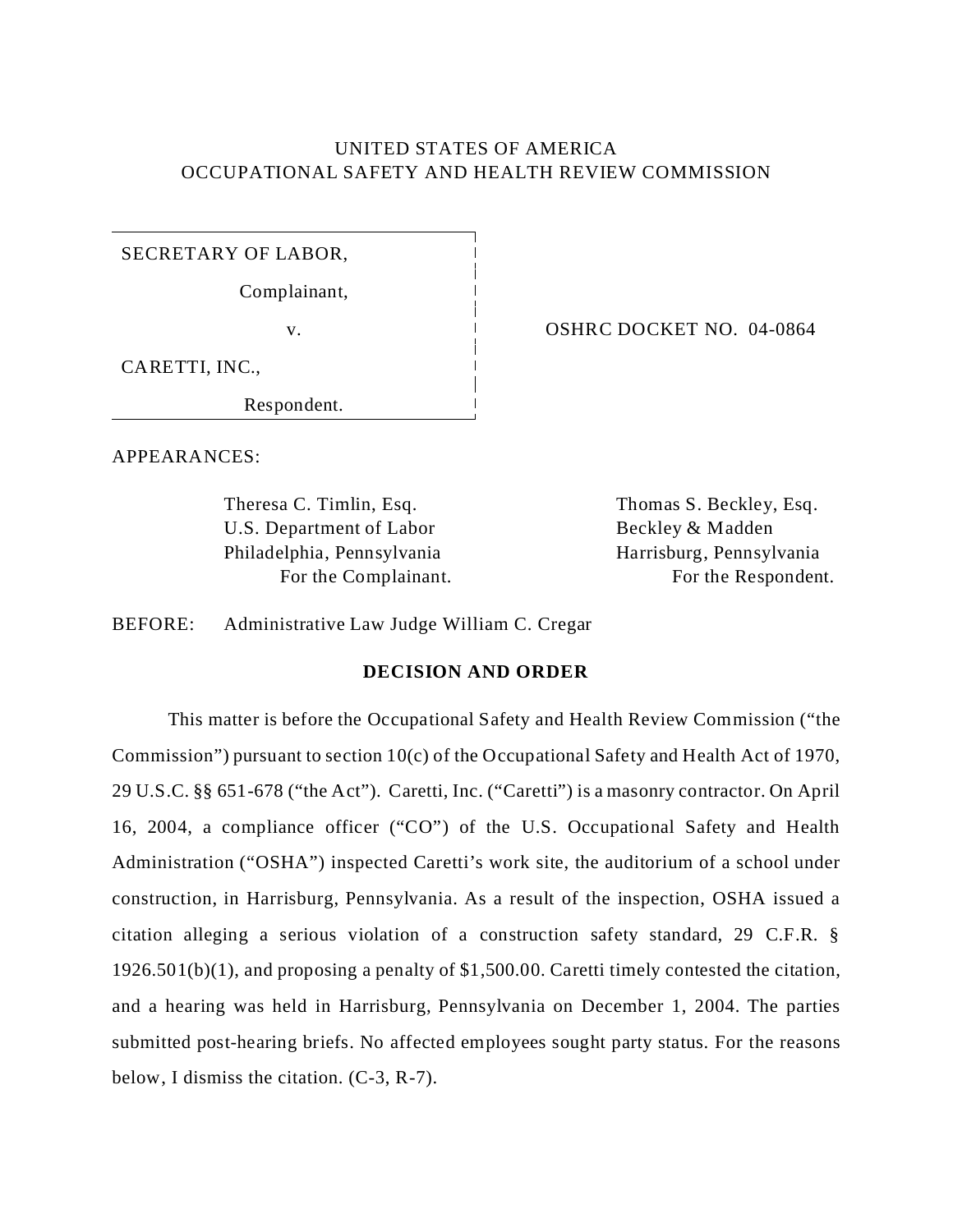### **Jurisdiction**

At all times relevant to this action, Caretti maintained a principal place of business at 4590 Industrial Park Road, Camp Hill, Pennsylvania, where it was engaged in the business of masonry construction. Caretti was engaged in interstate commerce. (CE-1, Para. IV. A, B, and F).<sup>1</sup> I conclude that Respondent is an employer within the meaning of section  $3(5)$  of the Act. Accordingly, the Commission has jurisdiction over the parties and the subject matter.

### **Statement of Facts**

In April 2004, Caretti was the masonry contractor at the Central Dauphin School District project in Harrisburg, Pennsylvania. The project involved the construction of a school with an auditorium. Caretti contracted directly with the school district to perform the masonry work at the site. Employees of other contractors were working on other aspects of the auditorium construction. (Tr. 18, 82-84).

On April 12, 2004, another contractor had poured a flat concrete deck ("deck") that was to become the floor of a control room. The deck, located at the rear of the auditorium, extended approximately 10 feet out from a "walkway"<sup>2</sup> running parallel to the rear wall of the auditorium. The edge of the deck farthest from the walkway ("the front") was 15 feet, 4 inches above the auditorium floor. On April 16, 2004, the date of the OSHA inspection, there were no guardrails along the front edge of the deck.<sup>3</sup> Alongside and beneath both sides of the deck were stairs providing access to what would become tiered bleacher seating. From the

<sup>&</sup>lt;sup>1</sup>Complainant's, Respondent's, and court exhibits are designated by, respectively, "C," "R," and "CE," followed by the number of the exhibit. References to the transcript are designated "Tr."

<sup>2</sup> The parties dispute that this area was in fact *used* as a walkway by Caretti's employees, but both have used this term to describe the area immediately behind the deck at the rear of the auditorium.

 ${}^{3}R-1$ , photos of the walkway and deck, show guardrails around the deck except for the side adjoining the walkway. These photos were taken on April 21, 2004, and do not depict the deck as it was at the time of the inspection. (Tr. 95-99).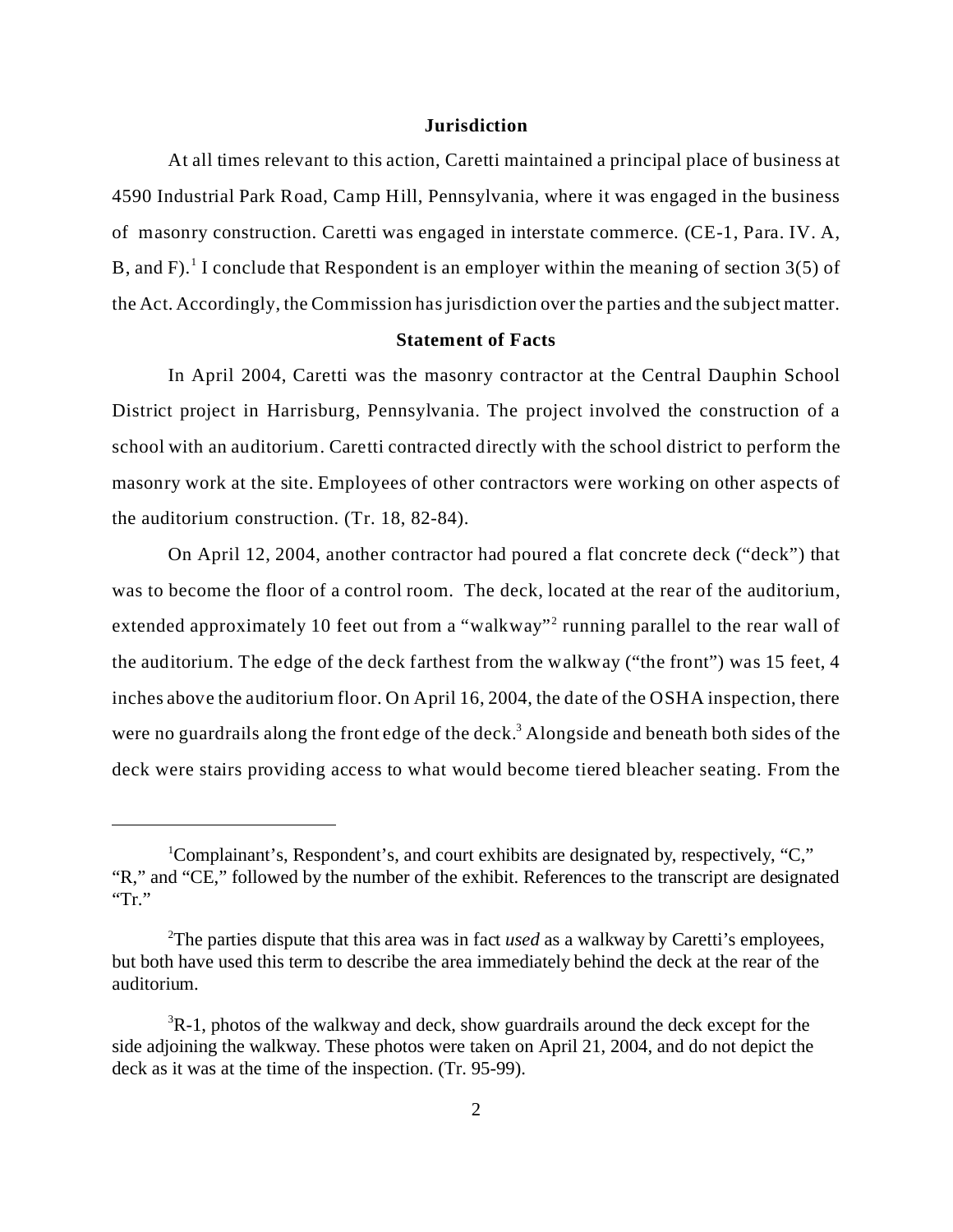auditorium floor the steps rose to the level of the control room floor. The walkway would have made it possible for employees at the level of the deck to walk from one side of the auditorium to the other without going down the steps and back up. Prior to April 16, 2004, Scott Weber, Caretti's foreman, had tied yellow caution tape across the rear edge of the deck. The tape was intended to warn Caretti employees that the deck was not to be accessed; it did not prevent or warn against access to the walkway. Because the tape stretched across the edge of the deck, anyone standing on the walkway side would be no closer than 10 feet from the 15 foot, 4 inch drop off. (Tr. 20, 25-27, 30, 35, 41, 45-46, 62, 74, 96-100, 131; C-2, R-8).

On the morning of April 16, 2004, CO Mary Siegfried conducted an OSHA inspection. On that day a Caretti employee, Mr. Gaiski, was working from the steps in order to brick in the spaces between the steps and the control room floor and along the upper edge of the deck parallel to the steps. The area below each side of the deck adjacent to the steps had been assigned to a bricklayer with a laborer to assist. CO Siegfried entered the auditorium at the ground level and climbed the steps to the walkway area. As she walked along the walkway, she videotaped portions of the auditorium, including the control room deck. She also videotaped various materials and equipment owned by Caretti, including the parts of a disassembled scaffold that were located on the deck beyond the area marked off by the yellow caution tape.<sup>4</sup> At this time she observed approximately five individuals at the rear of the auditorium, including Mr. Weber, and she videoed him as he walked across the

<sup>&</sup>lt;sup>4</sup>Complainant asserts that the leftover materials demonstrate that Caretti employees had actually been out on the deck. In support of this assertion, Complainant points to CO Siegfried's testimony that she overheard someone behind her sarcastically opine that the individual placing the materials either had long arms or that the materials had been kicked from the walkway and landed out there. In response, Mr. Weber credibly testified that the materials were left over from previous bricklaying along the surface of the front edge of the deck and that Caretti employees used a scaffold that had been partly disassembled at the time of the inspection. I credit his explanation. The material on the deck surface included parts of a disassembled scaffold. This fact is consistent with his testimony that the scaffold had been erected, used to begin bricking the front edge of the deck, and disassembled to allow "Georgia Buggies" (motorized dump wheelbarrows) to be brought into the auditorium. (Tr. 26, 65, 110-13, 129, 138-40; C-1).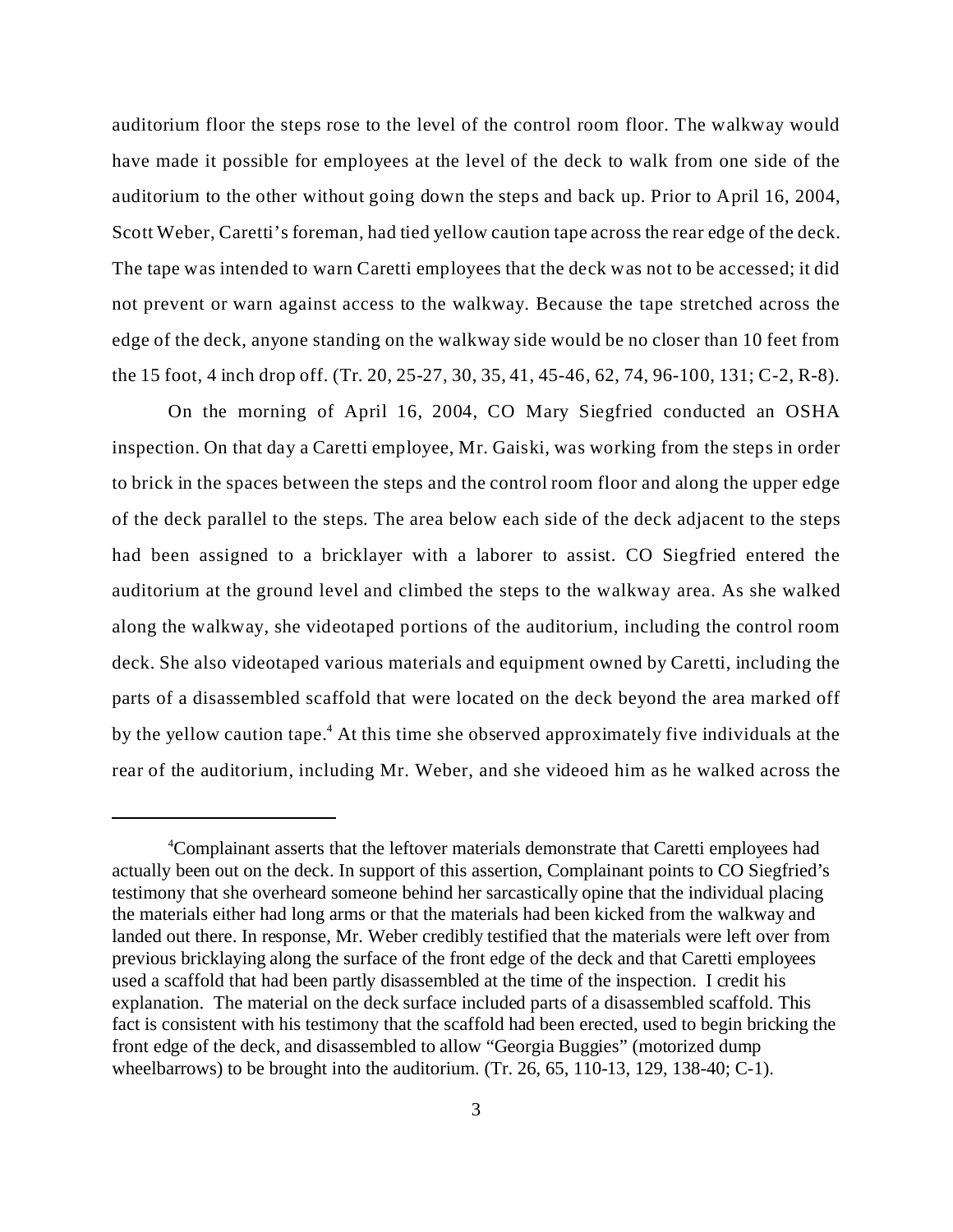walkway. The videotape shows Mr. Weber walking towards the camera and Mr. Gaiski working along the side of the deck.<sup>5</sup> Mr. Weber and Mr. Gaiski were the only Caretti employees in the video. Caretti employees were not observed on the deck itself. (Tr. 16-20, 26-27, 33, 55, 60, 100-02, 109, 115, 148, 156; C-1).

Mr. Weber had instructed the Caretti bricklayers and laborers not to cross the walkway. Indeed, it was not necessary they do so because each laborer could bring materials to his assigned bricklayer without having to traverse the walkway. (Tr. 122, 134, 148).

## **Discussion**

The cited standard, 29 C.F.R.  $\S$  1926.501 (b)(1), provides as follows:

Unprotected sides and edges. Each employee on a walking/working surface (horizontal and vertical surface) with an unprotected side or edge which is 6 feet (1.8 m) or more above a lower level shall be protected from falling by the use of guardrail systems, safety net systems, or personal fall arrest systems.

The citation alleges a violation of the above standard, as follows:

Central Dauphin High School, Harrisburg, Pennsylvania, Auditorium-Employees worked/walked in close proximity to the unprotected side or edge of the control room deck, thereby being exposed to a fall hazard of approximately fifteen (15) feet, four (4) inches to the floor below, on or about April 16, 2004.

To establish a violation of a standard, the Secretary must show by a preponderance of evidence that: 1) the cited standard applies; 2) the standard was not met; 3) employees had access to the violative condition; and 4) the employer had actual knowledge of the violative condition or, with the exercise of due diligence, could have known of the violative condition.

<sup>&</sup>lt;sup>5</sup>Mr. Weber did not deny that he was on the walkway during the inspection. Respondent asserts that the reason he was at that location was to accompany the CO during her inspection and that the CO lured him into the "zone of danger"and then cited him for it. CO Siegfried denies having requested Mr. Weber to talk to her while on the walkway. Having observed both the CO's and Mr. Weber's demeanor, I found them both credible. While they disagree about whether CO Siegfried instructed Mr. Weber to cross the walkway, I attribute the differences in their testimony to their differing recollections. In view of my determination that the walkway was not in the "zone of danger," I need not resolve this conflict. (Tr. 116, 158).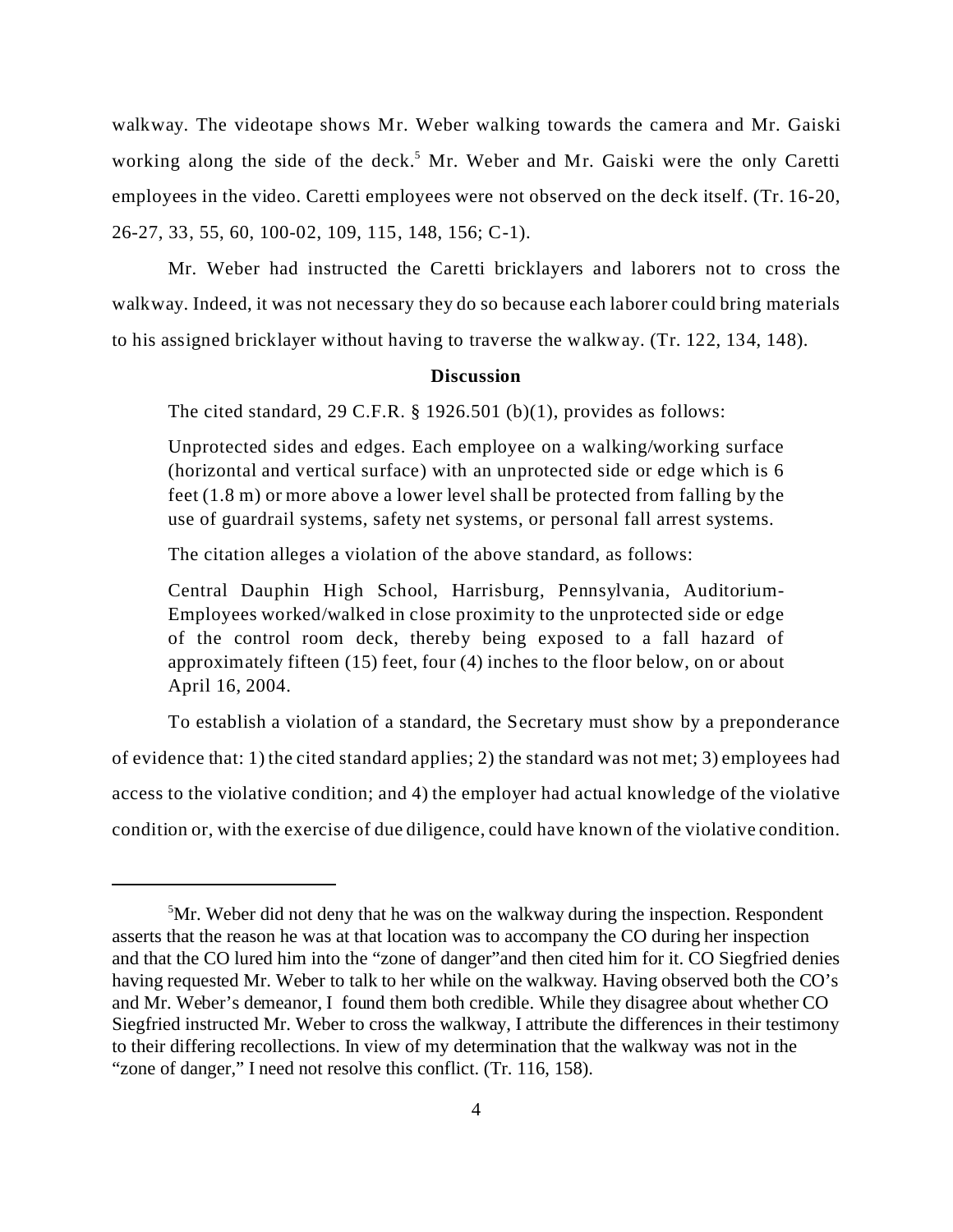*Astra Pharm aceutical Prod.,* 9 BNA OSHC 2126, 2129 (No. 78-6247, 1981), *aff'd in part, remanded in part*, 681 F.2d 69 (1<sup>st</sup> Cir. 1982).

The Secretary has demonstrated three of the four criteria. The standard applies to the control room deck, a walking/working surface with an unprotected side or edge 15 feet, 4 inches feet above the next level. The standard was not met because a fall hazard would have permitted a fall of 15 feet, 4 inches. Respondent's actual knowledge of the violative condition is established by Mr. Weber's placement of yellow caution tape for the specific purpose of preventing employees from walking on the deck and his instruction to Caretti employees to stay away from the deck area. The Secretary has, however, failed to demonstrate the third element - employee access to the hazard.

The Commission's test for determining access to a violative condition includes a requirement that such access be "reasonably predictable."<sup>6</sup> This requirement entails a demonstration that:

[E]mployees either while in the course of their assigned working duties, their personal comfort activities while on the job, or their normal means of ingressegress to their assigned workplaces, will be, are, or have been in a zone of danger. *Gilles & Cotting, Inc*., 3 BNA OSHC 2002, 2003 (No. 504, 1976).

The "zone of danger" is "the area surrounding the violative condition that presents the danger to employees which the standard is intended to prevent." *RGM Constr. Co.*, 17 BNA

<sup>6</sup> Complainant relies on a decision of the Third Circuit Court of Appeals for the proposition that a showing of mere access is sufficient to satisfy the requirement. *Donovan v. Adams Steel Erection, Inc*., 766 F.2d 804 (3rd Cir. 1985). That case involved employees not wearing hard hats who were exposed to falling objects from floors above their work area. In determining that employees were in danger while working under the floors, the Court applied an "access" test and rejected an "actual exposure" test. The Court did not mention the requirement of the Commission that access must be shown to be reasonably predicable. However, the Court cited with approval a number of cases, including the Commission's decision in *Gilles & Cotting, Inc*., 3 BNA OSHC 2002, 2003 (No. 504, 1976). *Donovan, supra*, at 811, n.6. *Gilles* adds the "reasonably predictable" requirement to the "access" test. Thus, I read *Donovan's* adoption of the "access test" as incorporating the Commission's requirement of reasonable predictability.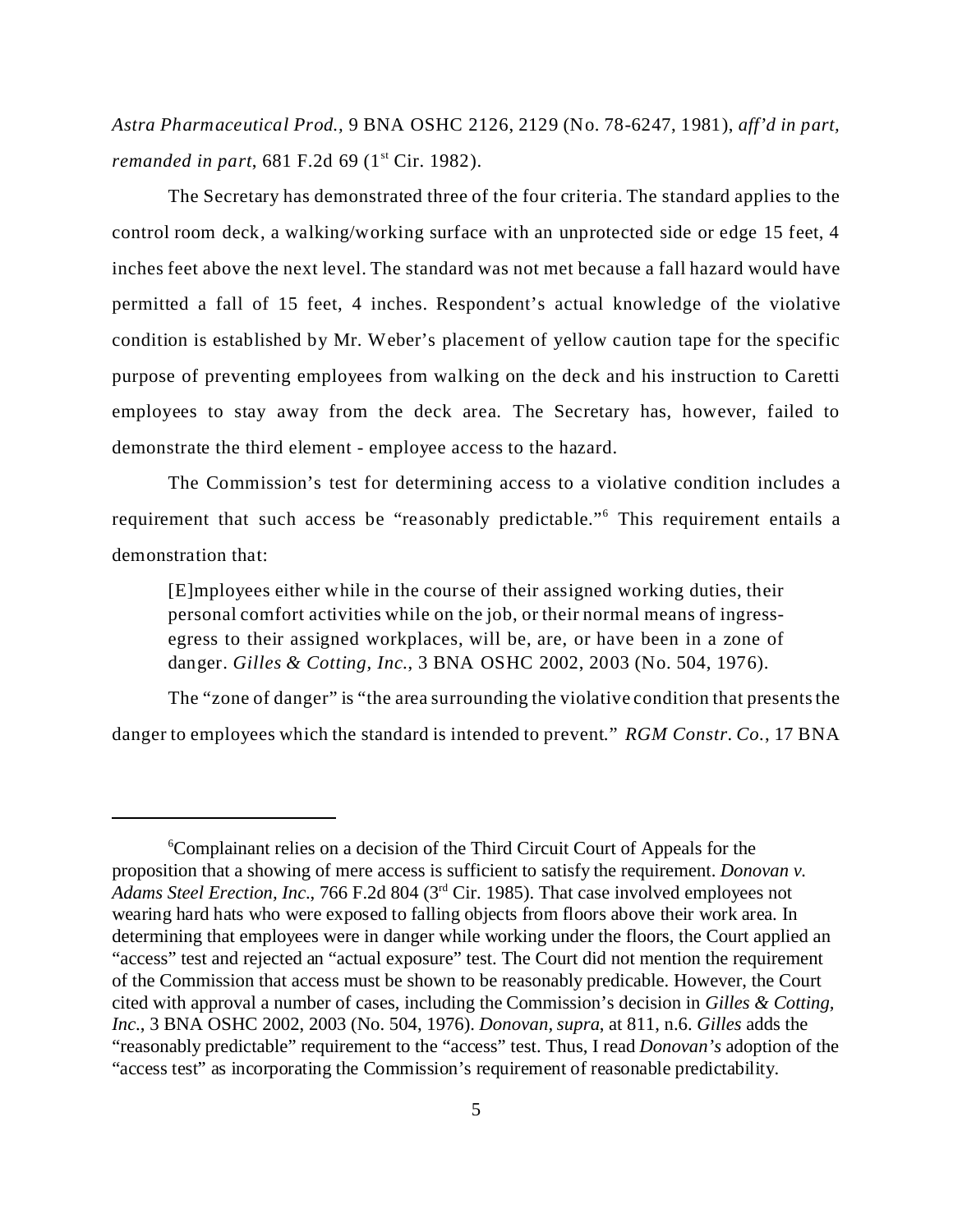OSHC 1229, 1234 (No. 91-2107,1995). The "zone of danger" determination is "one of fact to be determined on a case by case basis." *Gilles* at 2004.

### Access to the Deck

Once across the yellow caution tape and on the deck, an employee would be in such close proximity to the front edge of the deck that a fall would be reasonably predictable. However, there is no evidence that Caretti employees had been or were on the deck at any period when the scaffolds had not been in place. Indeed, Mr. Weber instructed the employees to stay away from the area of the deck. The yellow caution tape warned them against walking on the deck, and there was no reason for them to be on it. Accordingly, Complainant has failed to demonstrate reasonably predictable access to the deck by Caretti's employees.

#### Access to the Walkway

As the Secretary points out, the Commission has upheld findings that employees within 6 to 12 feet of an improperly guarded perimeter were within the zone of danger. *Charles A. Gaetano Constr. Corp.*, 6 BNA OSHC 1463, 1468 (No. 14886,1978). In another case, a Commission judge held that employees who were approximately 6 feet away from an unprotected floor opening were within the zone of danger. *Brandenburg Indus. Serv. Co.*, 18 BNA OSHC 1386, 1388-89 (No. 96-1405, 1998) (ALJ decision). However, the distance between workers and the hazard does not end the inquiry. Thus, in *RGM*, *supra*, the Commission considered the likelihood that an employee would be exposed to the danger of an unguarded edge to a bridge where the employer had placed a cable with red plastic ribbons to warn of the danger. The Commission stated:

RGM's employees had ample room to walk along the bridge surface without being in danger of falling off the edge. In the absence of evidence that the employees walked close to the edge, ran along the surface, engaged in horseplay, or otherwise engaged in an activity that might endanger them, we find that the Secretary has not established that it is reasonably predictable that an employee would be in the zone of danger posed by the unguarded edge of the bridge. *RGM Const.*, *supra*, at 1234. *See also Armour Food Co.,* 14 BNA